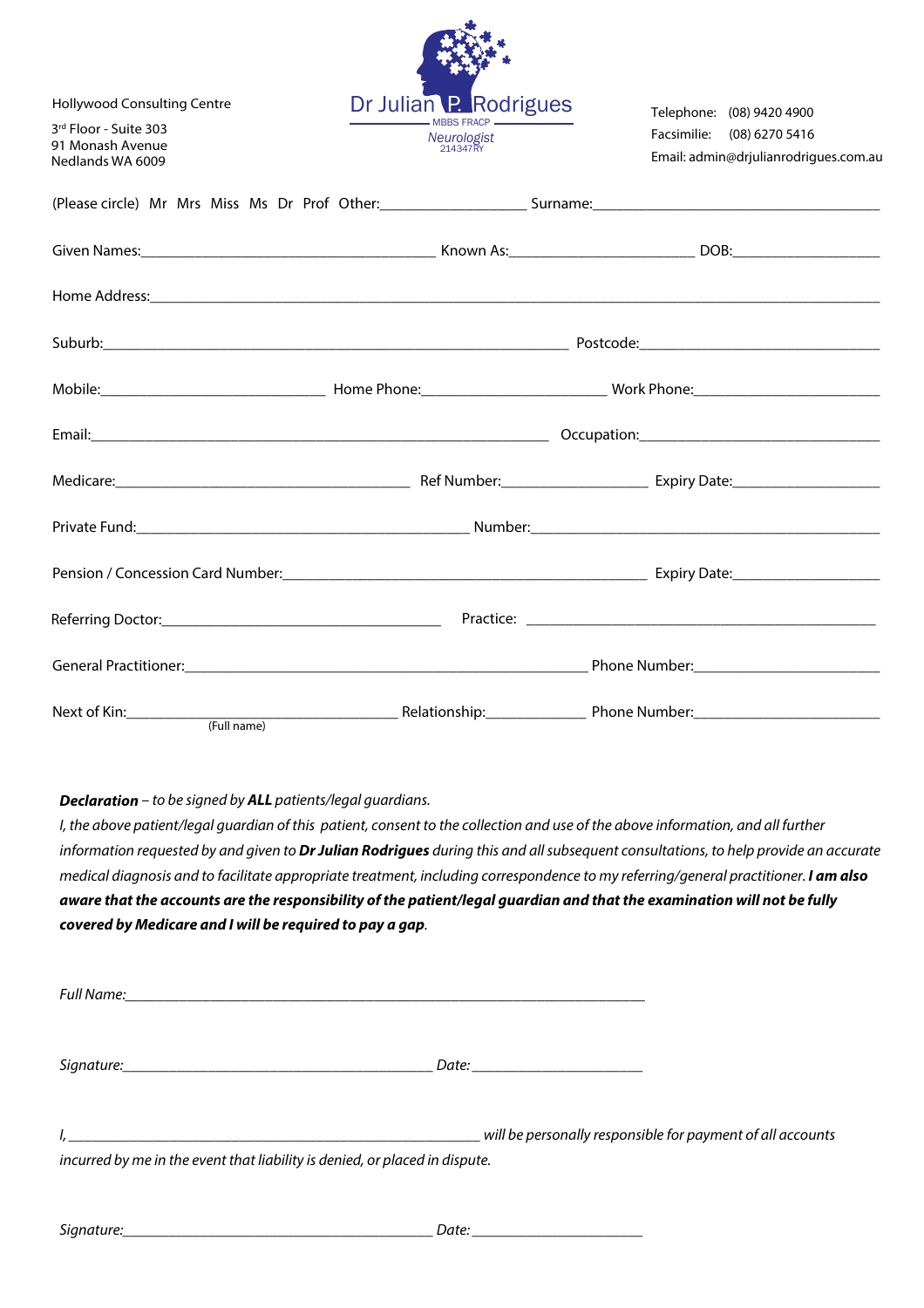## **PATIENT CONSENT TO COLLECT AND DISCLOSE INFORMATION**

This is the privacy policy for Dr Julian Rodrigues. The Privacy Act 1998 requires medical practitioners to obtain consent from their patients to collect, use and disclose that patient's personal information. This policy outlines how we will collect, store and use your medical information to provide you with the best medical care.

### **1. COLLECTION**

This means we will collect information that is necessary to properly advise and treat you. Such necessary information may include:

- Full medical history
- Family medical history **Ethnicity**
- Medicare / private health fund details • Genetic information
- Billing / account details
- Contact details
- The information will normally be collected directly from you. There may be occasions when we will need to obtain information from other sources, for example:
- Other medical practitioners, such as former GPs and specialists
- Other health care providers, such as physiotherapist, psychologists, pharmacists
- Hospital and Day Surgery units.

Both our practice staff and the medical practitioners may participate in the collection of this information. In emergency situations we may need to collect personal information from relatives or other sources where we are unable to obtain your prior express consent.

#### **2. USE & DISCLOSURE**

With your consent, the practice staff will use and disclose your information for the purpose such as:

- Account keeping and bill purposes.
- Referral to another medical practitioner or health care provider.
- Sending of specimens such as blood samples for analysis.
- Referral to a hospital for treatment and/or advice.
- Advice on treatment options.
- The management of our practice.
- Quality assurance, practice accreditation and complaint handling.
- To meet our obligations of notification to our medical defence organisations or insurers.
- To prevent or lesson a serious threat to an individual's life, health or safety.
- Where legally required to do so, such as producing records to court, mandatory reporting of child abuse or the notification of diagnosis of certain communicable diseases.
- To make available your records to the on call neurology consultant for your medical treatment when the need arises.
- To supply results / reports / recommendations to you referring doctor pertaining to your medical management.

#### **3. ACCESS**

You are entitled to access your own health records at any time convenient to both yourself and the practice.

Access can be denied where:

- To provide access would create a serious threat to life or health
- There is a legal impediment to access
- The access would unreasonably impact on the privacy of another
- Your request is frivolous
- The information relates to anticipated or actual legal proceedings and you would not be entitled to access the information in those proceedings.
- In the interest of national security.

We ask that, where possible, your request be in writing. We may impose a charge for photocopying or for staff time involved in processing your request. Where you dispute the accuracy of the information we have recorded you are entitled to correct that information. It is our practice policy that we will take all steps to record all your corrections and place them with your file, but we will not erase the original record.

### **4. DATA SECURITY**

Information is stored securely in our office, both as files and on the computer. It is also backed up electronically to a secure remote cloud server. The records will be stored for the time advised or required by law.

#### **5. ANONYMITY**

On request, patients have a right to request that they be treated anonymously where this is practical and lawful.

### **6. SENSITIVE INFORMATION**

Sensitive information will only be collected with the patient's consent, or where it is required by law or in other special specified circumstances.

#### **7. CONSENT**

- I provide consent to Dr Rodrigues to collect, use and disclose my personal information as outline above.
- I provide consent for results to be sent to my referring doctor by facsimile.
- I provide consent for messages to be left with immediate family members / defacto partners (e.g. appointment confirmation)
- I understand that I am entitled to access my own health records except where access would be denied as outlined above.
- I understand that I may withdraw my consent as to the use and disclosure of my personal information (except when legal obligations must be met)

Signature:\_\_\_\_\_\_\_\_\_\_\_\_\_\_\_\_\_\_\_\_\_\_\_\_\_\_\_\_\_\_\_\_\_\_\_\_\_\_\_\_ Date: \_\_\_\_\_\_\_\_\_\_\_\_\_\_\_\_\_\_\_\_\_\_